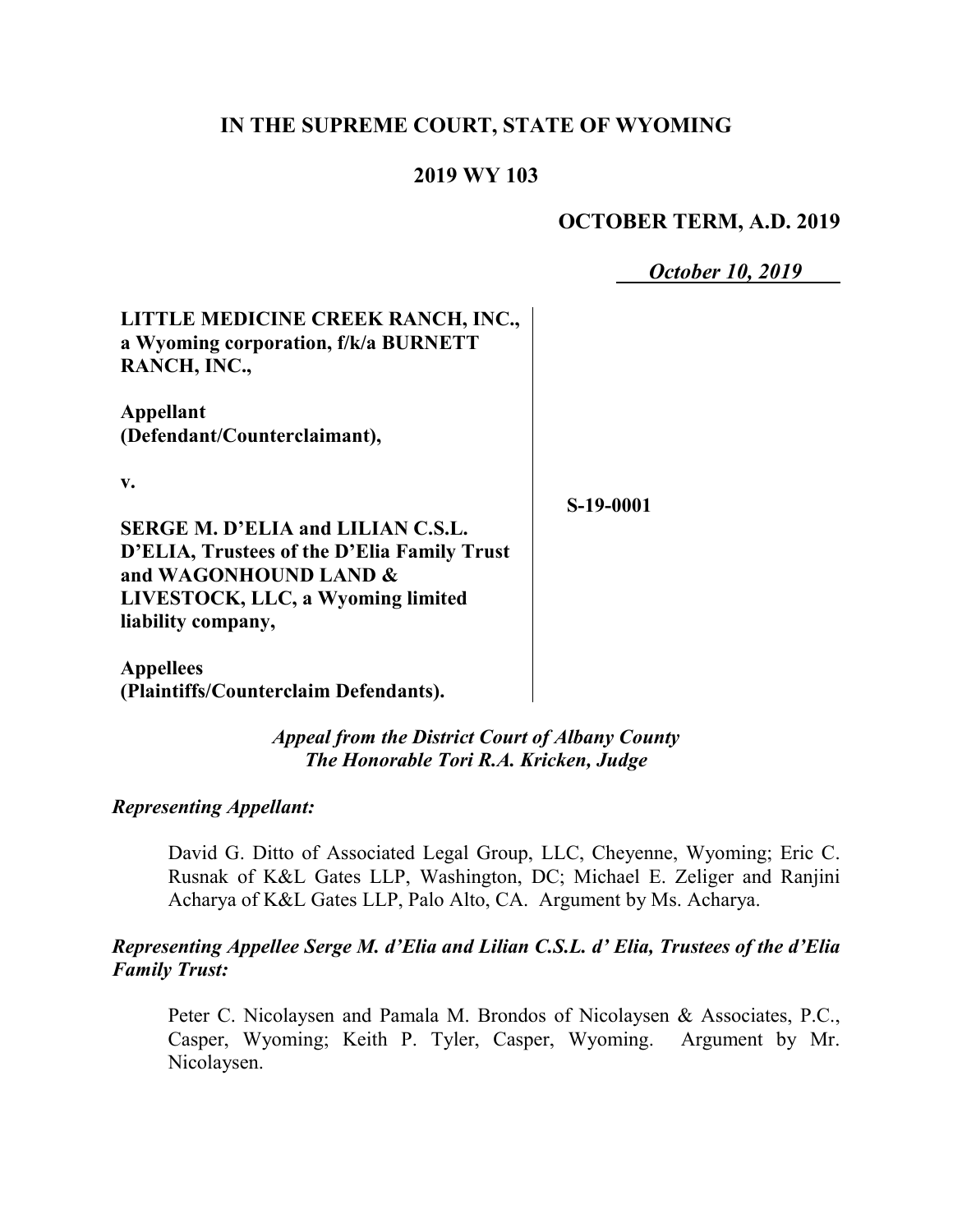### *Representing Appellee Wagonhound Land & Livestock Company, LLC:*

Kermit C. Brown and William L. Hiser of Brown & Hiser, LLC, Laramie, Wyoming. Argument by Mr. Hiser.

*Before DAVIS, C.J., and FOX, KAUTZ, BOOMGAARDEN, and GRAY, JJ.*

**NOTICE: This opinion is subject to formal revision before publication in Pacific Reporter Third. Readers are requested to notify the Clerk of the Supreme Court, Supreme Court Building, Cheyenne, Wyoming 82002, of any typographical or other formal errors so that correction may be made before final publication in the permanent volume.**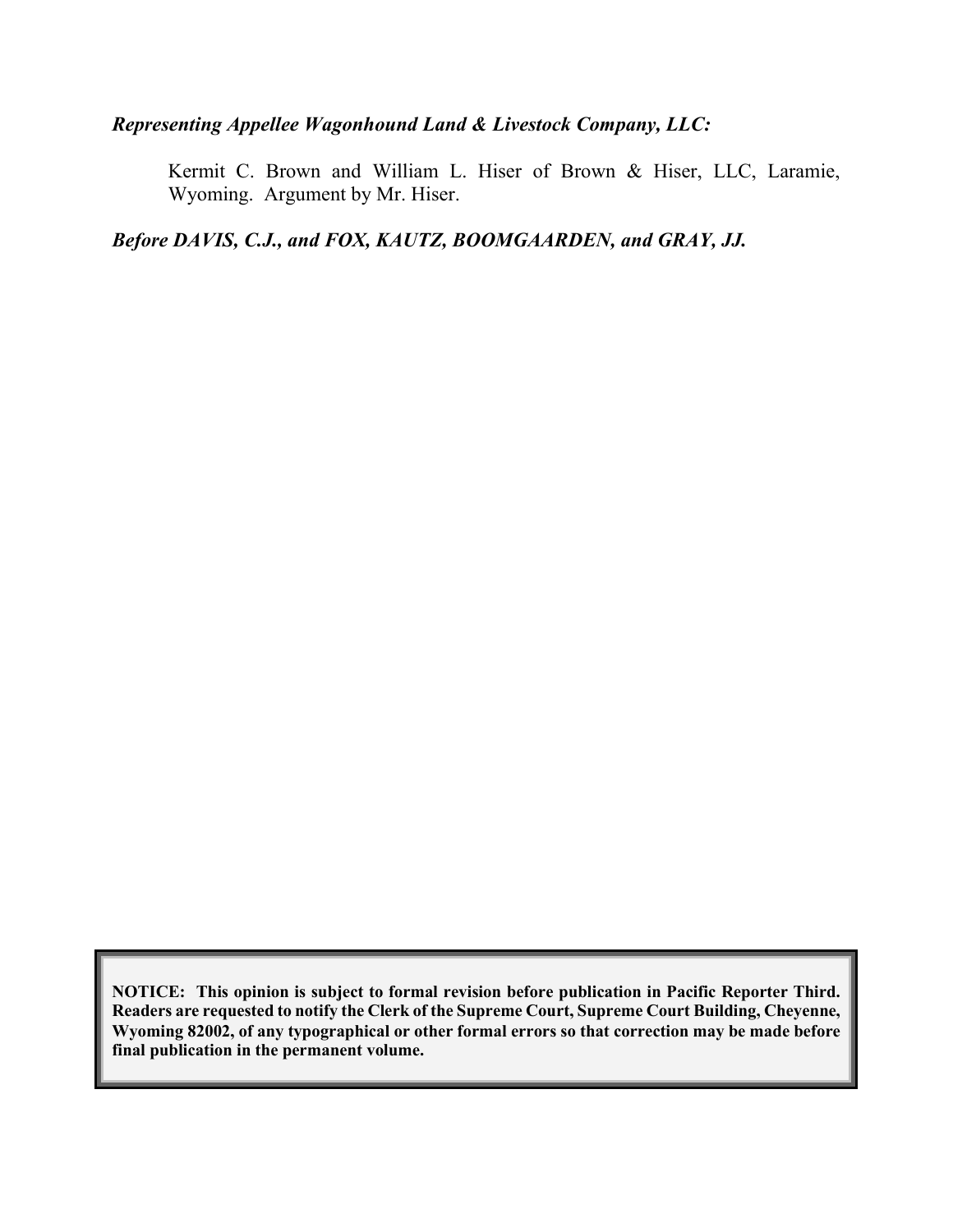#### **BOOMGAARDEN**, Justice.

[¶1] This is an adverse possession case involving two cattle ranches. The Appellant, Little Medicine Creek Ranch, Inc., f/k/a Burnett Ranch, Inc., owns a ranch in Albany County that has historically been known as Burnett Ranch. The Appellees—Serge and Lilian d'Elia, Trustees of the d'Elia Family Trust, and Wagonhound Land & Livestock, LLC—are the most recent owners of Warbonnet Ranch.<sup>[1](#page-2-0)</sup> The Appellees filed a Complaint for Declaratory Judgment and Petition to Quiet Title with respect to three non-contiguous parcels of property that are deeded to the Appellees but fenced into Burnett Ranch. The Appellant counterclaimed for adverse possession of those parcels and moved for summary judgment. The district court denied the Appellant's motion and granted summary judgment to the Appellees. It also denied the Appellant's subsequent motion to alter or amend its order. Because genuine issues of material fact preclude summary judgment, we reverse and remand for trial.

#### *ISSUES*

[¶2] The Appellant raises three issues on appeal, rephrased as:

1. Does the district court's failure to follow the procedural safeguards of Rule 56(f) necessitate reversal and remand for trial?

2. Does the district court's improper determination of witness credibility on summary judgment necessitate reversal and remand for trial?

3. Does the district court's reliance on the absence of objections by the deed holders to find permissive use necessitate reverse and remand for trial?

The Appellees phrase the third issue differently:

l

3. Whether the record and Wyoming law support the District Court's finding of permissive use based on multiple factors including the fence-out doctrine and neighborly accommodation.

<span id="page-2-0"></span><sup>&</sup>lt;sup>1</sup> In 2017, during the course of the litigation, Wagonhound purchased Warbonnet Ranch from the d'Elias.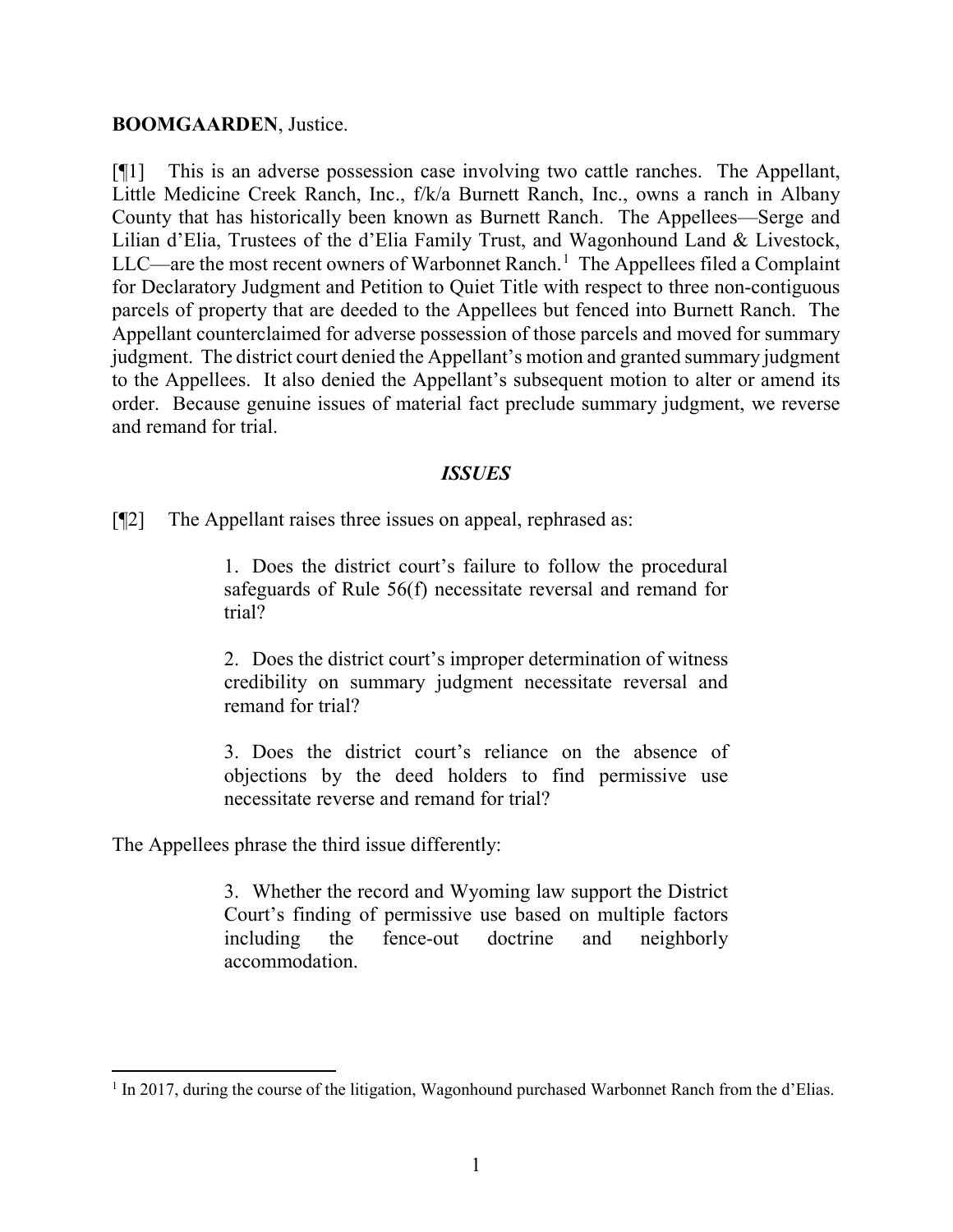[¶3] The dispositive issue is whether genuine issues of material fact preclude summary judgment in favor of the Appellees.<sup>[2](#page-3-0)</sup>

# *FACTS*

### **The Land**

[¶4] This fact-intensive adverse possession case involves three non-contiguous parcels of land that are deeded to Warbonnet Ranch's owners but located within Burnett Ranch. Burnett Ranch's perimeter is fenced, except where land characteristics make fencing impossible, but the parcels are not separately fenced within the ranch. Parcel 1 consists of approximately 640 acres and has also been referred to as "Lindsey Place" and "the peach orchard." Parcel 2 consists of 40 acres. Parcel 3 consists of two 120-acre parcels, 210 of which are fenced into Burnett Ranch and subject to this litigation.<sup>[3](#page-3-1)</sup>

[¶5] The following map depicts the general location of Parcels 1, 2, and 3 within Burnett Ranch:



<span id="page-3-0"></span> $\overline{a}$ <sup>2</sup> The Appellant does not challenge the district court's denial of its motion for summary judgment. We therefore do not address that denial in this decision.

<span id="page-3-1"></span><sup>&</sup>lt;sup>3</sup> The fence runs along the south side of Parcel 3. Although the two 120-acre parcels have also been referred to separately as Parcels 3 and 4, we refer to them collectively as Parcel 3.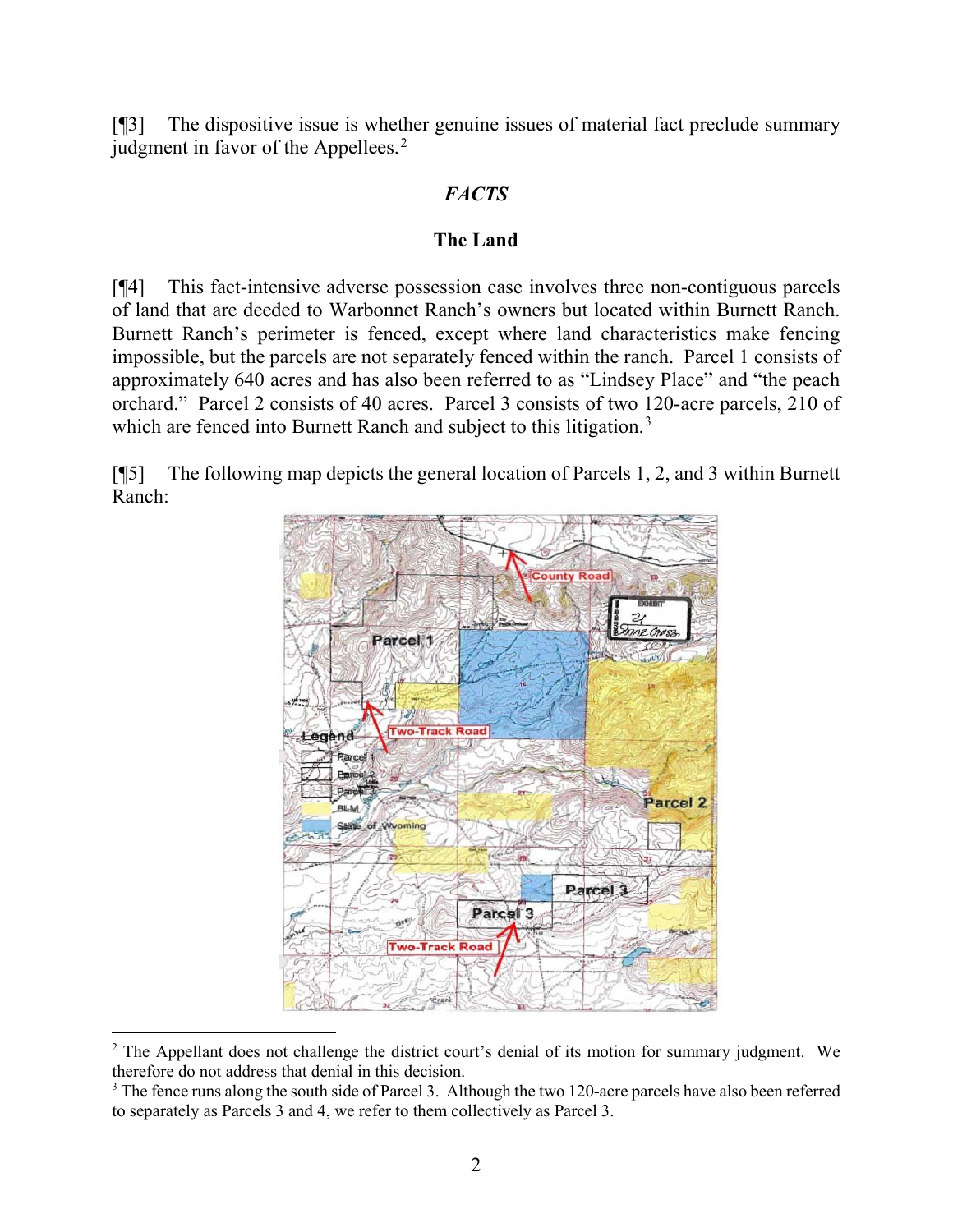The map does not, however, clearly depict Burnett Ranch's perimeter fence or Burnett Ranch's location relative to Warbonnet Ranch.

### **The History**

[¶6] The history of the two ranches and the three families—the Burnetts, the Crosses, and the d'Elias—who have been associated with them over the years provides important background. The Burnetts' ancestors homesteaded much of the land that constitutes Burnett Ranch. Richard Burnett managed the ranch for approximately 65 years; Wally Burnett managed the ranch next; and John Burnett became president of Burnett Ranch, Inc. in 2000 and managed it for the next sixteen years. The Burnetts sold their cattle in 2000 to avoid foreclosure and continuously leased the ranch to various individuals—including Lynn Carter, Jim Hageman, Art Hageman, Warren Manning, and the Crosses—from 2000 until 2016 for grazing. The leases included use of Parcels 1, 2, and 3. The Crosses leased the ranch for summer pasture from 2007 or 2008 until 2016.

# **The Dispute**

[¶7] Warbonnet Ranch borders Burnett Ranch to the east and north. The Crosses owned Warbonnet Ranch off-and-on from the 1950s until they sold it to Farm Credit in 1985. Mr. d'Elia purchased the ranch in 1987 and, a couple of years later, he conveyed it to himself and his wife as Trustees of the d'Elia Family Trust. Wagonhound purchased Warbonnet Ranch in 2017.

[¶8] The dispute over Parcels 1, 2, and 3 arose when Wagonhound sought to purchase Burnett Ranch. When Shane Cross learned of the intended purchase, he asked Wagonhound whether he could continue to lease the ranch if Wagonhound acquired it. Wagonhound indicated that it would not lease the ranch. As a result, the Crosses sought to purchase Burnett Ranch themselves. A bidding war ensued and the Burnetts ultimately sold the ranch to the Crosses. Wagonhound's request to enter Burnett Ranch to survey the parcels and potential access routes to them was subsequently denied.

[¶9] In February 2017, the Appellees filed a complaint against the Appellant for declaratory judgment and to quiet title to the parcels.<sup>[4](#page-4-0)</sup> The Appellant answered and counterclaimed for adverse possession of the parcels. After completing discovery, the Appellant moved for summary judgment on its adverse possession claim. The Appellees responded with a Joint Statement of Disputed Material Facts pursuant to W.R.C.P. 56.1(b) and a joint traverse in which they argued that: (1) the evidence created a genuine issue of material fact as to the Appellant's claim that its grazing and the Burnett Ranch's fence were sufficient to establish adverse possession, (2) the evidence did not support a finding of

l

<span id="page-4-0"></span><sup>4</sup> The d'Elias added Wagonhound as a Plaintiff, as well as a claim for slander of title, after they conveyed an interest in the disputed property to Wagonhound by Quitclaim Deed.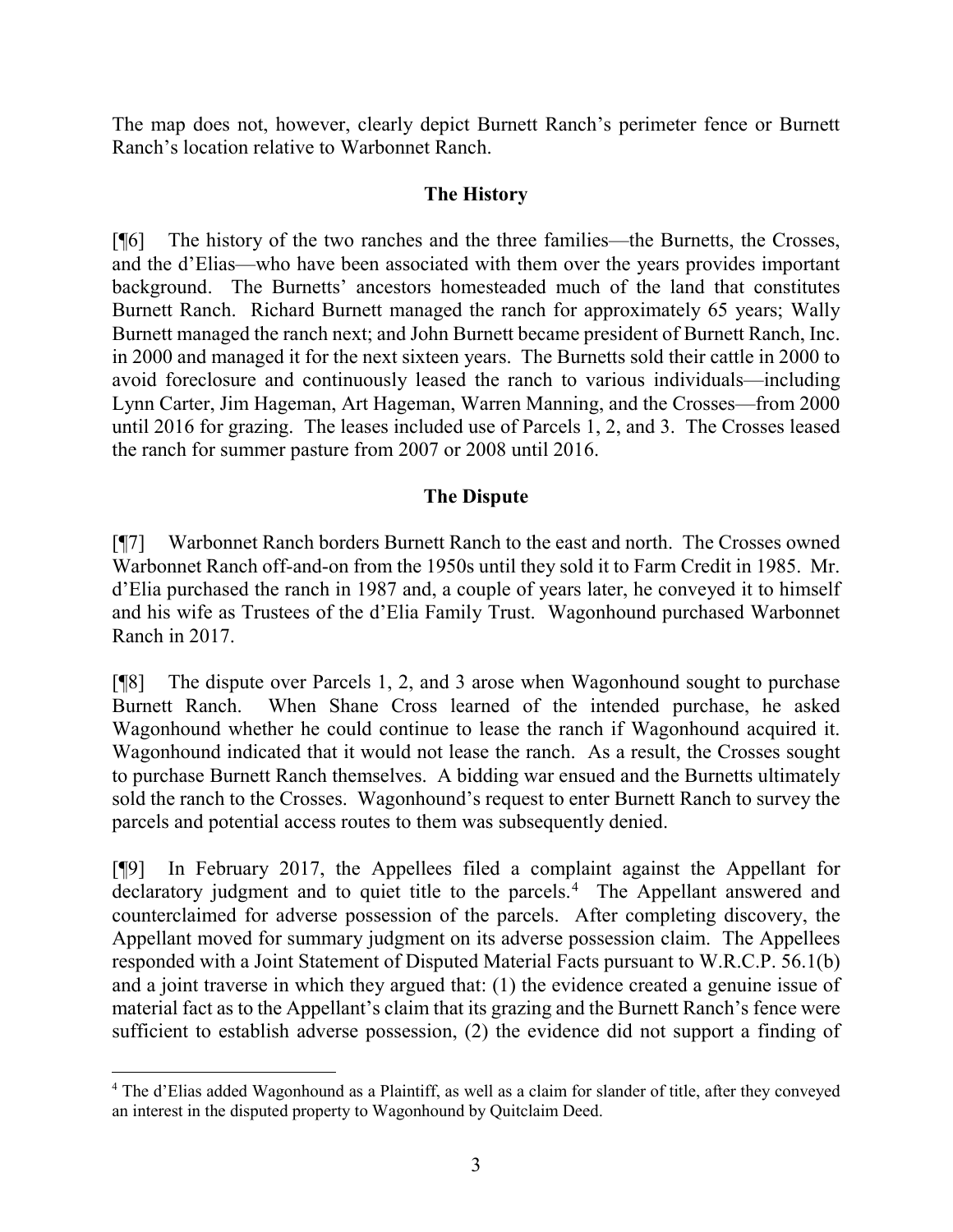hostile possession or use for the required ten-year period, (3) genuine issues of material fact existed regarding whether use of Parcels 1 and 3 was permissive, and (4) the Appellees were entitled to summary judgment with respect to Parcel 2 because no genuine issue of material fact existed regarding permissive use of that parcel due to a range line agreement.

[¶10] The court held a hearing on the Appellant's motion in September 2018. After the hearing, the court issued a notice pursuant to W.R.C.P. 56(f). The notice stated that, at the hearing, the Appellees sought denial of the Appellant's motion or, in the alternative, summary judgment in their favor pursuant to W.R.C.P. 56(f). The court allowed the parties time to respond to its notice with additional briefing.

[¶11] The court ultimately denied the Appellant's motion for summary judgment, granted summary judgment to the Appellees, and quieted title in the Appellees. It determined that the evidence, even viewed in the Appellant's favor, could not establish a prima facie case for adverse possession of the three parcels. It reasoned that there was nothing hostile or significant about Burnett Ranch's grazing activity such that it put the owners of those parcels on clear notice that their ownership was in jeopardy, at least not until 2015 to 2016. It found no evidence that Burnett Ranch purposely drove livestock onto the disputed parcels or utilized the land for the duration of the growing season. With regard to the fenceout doctrine, it determined that the Warbonnet owners' failure to fence the parcels within Burnett Ranch equated to permission to allow Burnett Ranch's cattle to wander on the unfenced land. It also determined that Warbonnet Ranch allowed Burnett Ranch to use the parcels as part of a neighborly accommodation. The court therefore concluded that the Appellant "failed to establish a *prima facie* case of adverse possession" and "[r]ather, judgment as a matter of law in favor of [the Appellees] [wa]s warranted."

[¶12] The Appellant timely moved to alter or amend the order under W.R.C.P. 59(e) and requested the court vacate its order and grant it summary judgment or hold a trial. The Appellant argued the court improperly: granted the Appellees summary judgment on the basis that the Appellant did not meet its burden, determined witness credibility, adopted the Appellees' disputed material facts as undisputed, and applied the fence-out doctrine. It submitted several hundred pages of additional evidence in support of its motion. The court denied the motion. This appeal followed.

[¶13] Additional facts are set forth below as necessary.

# **The Law**

[¶14] "Summary judgment is proper only when there are no genuine issues of material fact, and the prevailing party is entitled to judgment as a matter of law." *Mantle v. N. Star Energy & Constr. LLC*, 2019 WY 29, ¶ 110, 437 P.3d 758, 794 (Wyo. 2019) (quoting *Bogdanski v. Budzik*, 2018 WY 7, ¶ 18, 408 P.3d 1156, 1160 (Wyo. 2018)).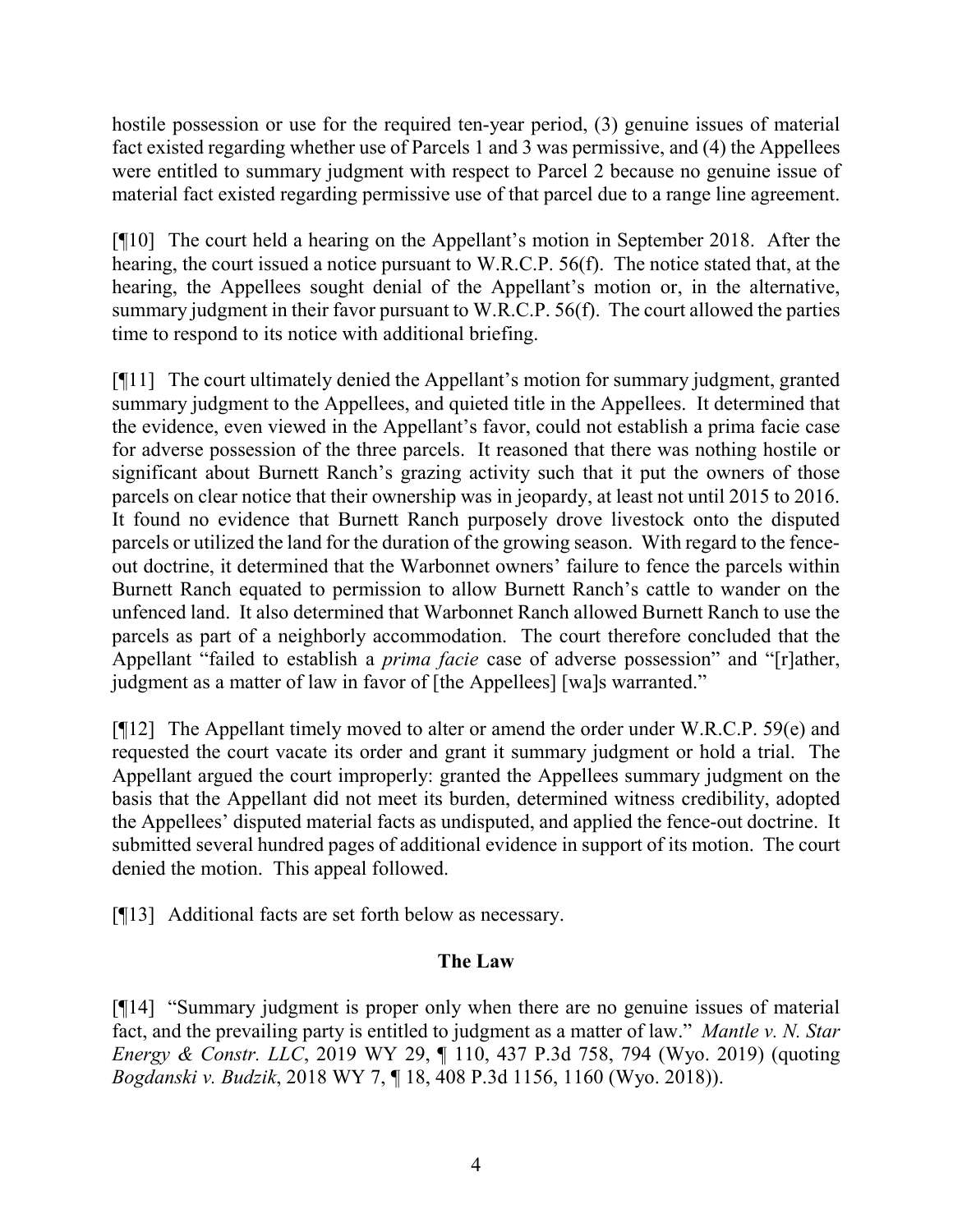The party requesting summary judgment bears the initial burden of establishing a prima facie case that no genuine issue of material fact exists and that summary judgment should be granted as a matter of law. W.R.C.P. 56(c); *Throckmartin v. Century 21 Top Realty*, 2010 WY 23, ¶ 12, 226 P.3d 793, 798 (Wyo. 2010). Until the movant has made a prima facie showing that there are no genuine issues of material fact, the nonmovant has no obligation to respond to the motion with materials beyond the pleadings. *Id.*

Once a prima facie showing is made, the burden shifts to the party opposing the motion to present evidence showing that there are genuine issues of material fact. *Boehm v. Cody Cntry. Chamber of Commerce*, 748 P.2d 704, 710 (Wyo. 1987) (citing *England v. Simmons*, 728 P.2d 1137, 1140–41 (Wyo. 1986) ). The party opposing the motion must present specific facts; relying on conclusory statements or mere opinion will not satisfy that burden, nor will relying solely upon allegations and pleadings. *Boehm*, 748 P.2d at 710. However, the facts presented are considered from the vantage point most favorable to the party opposing the motion, and that party is given the benefit of all favorable inferences that may fairly be drawn from the record. [*Union Pacific R. Co. v.*] *Caballo Coal Co.*, ¶ 12, 246 P.3d [867] at 871 [ (Wyo. 2011) ].

*Id.* ¶ 110, 437 P.3d at 794–95 (quoting *Bogdanski*, ¶ 18, 408 P.3d at 1160–61).

[¶15] "This Court affords no deference to the district court's ruling [on a motion for summary judgment], but instead reviews a 'summary judgment in the same light as the district court, using the same materials and following the same standards.'" *Id.* ¶ 110, 437 P.3d at 795 (quoting *Bogdanski*, ¶ 18, 408 P.3d at 1161). When, as here, we review a grant of summary judgment on an adverse possession claim, we apply the summary judgment standard with "more exacting scrutiny" because adverse possession claims are inherently fact-intensive. *White v. Wheeler*, 2017 WY 146, ¶ 15, 406 P.3d 1241, 1246 (Wyo. 2017) (quoting *Braunstein v. Robinson Family Ltd. P'ship*, 2010 WY 26, ¶ 19, 226 P.3d 826, 835 (Wyo. 2010)).

[¶16] "Materiality of a fact depends upon it having some legal significance so that it establishes or refutes some essential element of a cause of action or defense asserted by one of the parties." *Braunstein*, ¶ 16, 226 P.3d at 833 (quoting *Roussalis v. Wyoming Medical Center, Inc.*, 4 P.3d 209, 228 (Wyo. 2000) (internal quotation marks & citations omitted)). Thus, "[i]n any given case, the materiality of any facts is limited by the pertinent legal standard[s] for the asserted claim and for the corresponding defenses to that claim."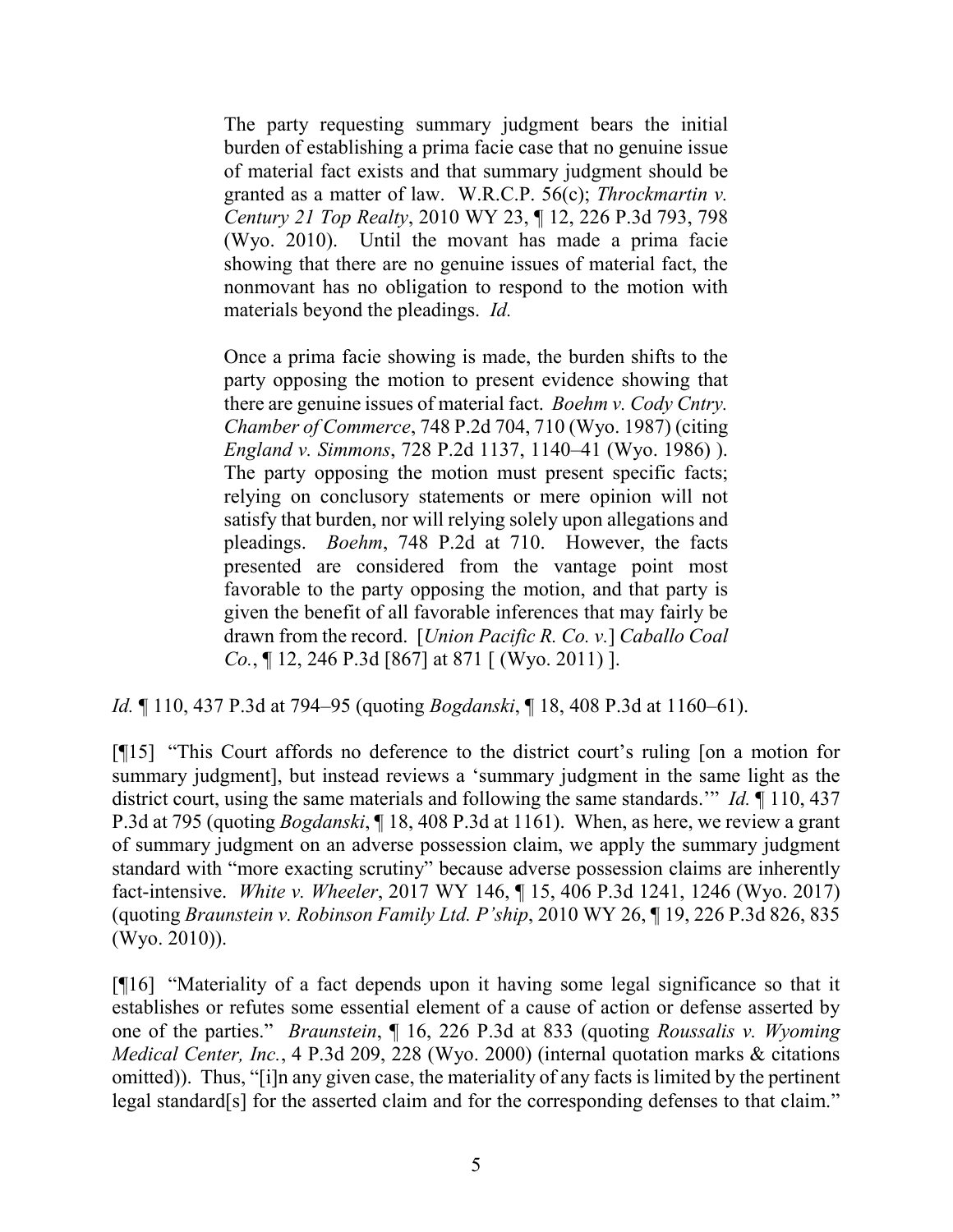*Id.* (quoting *Roussalis*, 4 P.3d at 228 (internal quotation marks & citations omitted)). In this case, the elements required to establish adverse possession and the associated rules determine the materiality of facts. *Id.* ¶ 17, 226 P.3d at 833.

[¶17] To succeed on an adverse possession claim, the claimant "must show actual, open, notorious, exclusive and continuous possession of another's property which is hostile and under claim of right or color of title." *Id.* (quoting *Hillard v. Marshall*, 888 P.2d 1255, 1258 (Wyo. 1995)). Possession must be for the statutory period of ten years. Wyo. Stat. Ann. § 1-3-103 (LexisNexis 2019). An adverse possession claimant cannot succeed if his use of property was permissive. *Braunstein*, ¶ 17, 226 P.3d at 833.

[¶18] In analyzing the claimant's showing, "there is a presumption in favor of the record title holder[.]" *Id.* (quoting *Hillard*, 888 P.2d at 1261). The claimant can rebut that presumption by making a prima facie case of adverse possession. *Id.* (citing *Hillard*, 888 P.2d at 1261). If the claimant makes a prima facie case, then "the burden shifts back to the record title holder who must produce evidence contrary to the presumption by showing that the claimant's possession was permissive." *Id.* (quoting *Hillard*, 888 P.2d at 1261). "If the title holder can do that, then it becomes a question of weight and credibility to be determined by the trier of fact." *Id.* (quoting *Hillard*, 888 P.2d at 1261).

#### *DISCUSSION*

[ $[$ [19] In its summary judgment order, the court set forth a single evidentiary analysis,<sup>[5](#page-7-0)</sup> at the end of which it concluded the Appellant "failed to establish a *prima facie* case of adverse possession" and, "[r]ather, judgment as a matter of law in favor of [the Appellees] is warranted." Because the district court acknowledged, but did not independently evaluate, each parties' request for summary judgment, it is difficult to discern whether the court granted the Appellees summary judgment based on the Appellant's deficient prima facie claim, permissive use, or both. The record leads us to conclude that the court granted summary judgment on both grounds, and the parties' arguments put both grounds at issue. We therefore address both grounds, beginning with permissive use, and conclude that genuine issues of material fact preclude summary judgment in favor of the Appellees.<sup>[6](#page-7-1)</sup>

 $\overline{\phantom{a}}$ 

<span id="page-7-0"></span><sup>5</sup> The summary judgment order suffers from the same error we identified in *White*: the district court did not separately address the Appellant's motion for summary judgment, viewing the evidence in the light most favorable to the Appellees, and then separately address whether to grant summary judgment to the Appellees, viewing the evidence in the light most favorable to the Appellant. *See White*, ¶ 39 n.5, 406 P.3d at 1251 n.5 (quoting 10A Charles A. Wright et al., *Federal Practice & Procedure Civil* § 2720 (4th ed. database updated April 2017)) (explaining why it is important to consider cross-motions separately).

<span id="page-7-1"></span> $6$  We do not reach the Appellant's main issue: the sufficiency of the Rule  $56(f)$  notice. We do, however, acknowledge that the notice muddied the waters as to whether the Appellees had moved for summary judgment and on what basis. The uncertainties that resulted from the notice likely could have been avoided if: the court had specified whether it intended to proceed under W.R.C.P.  $56(f)(1)$ , (2), or (3); the court had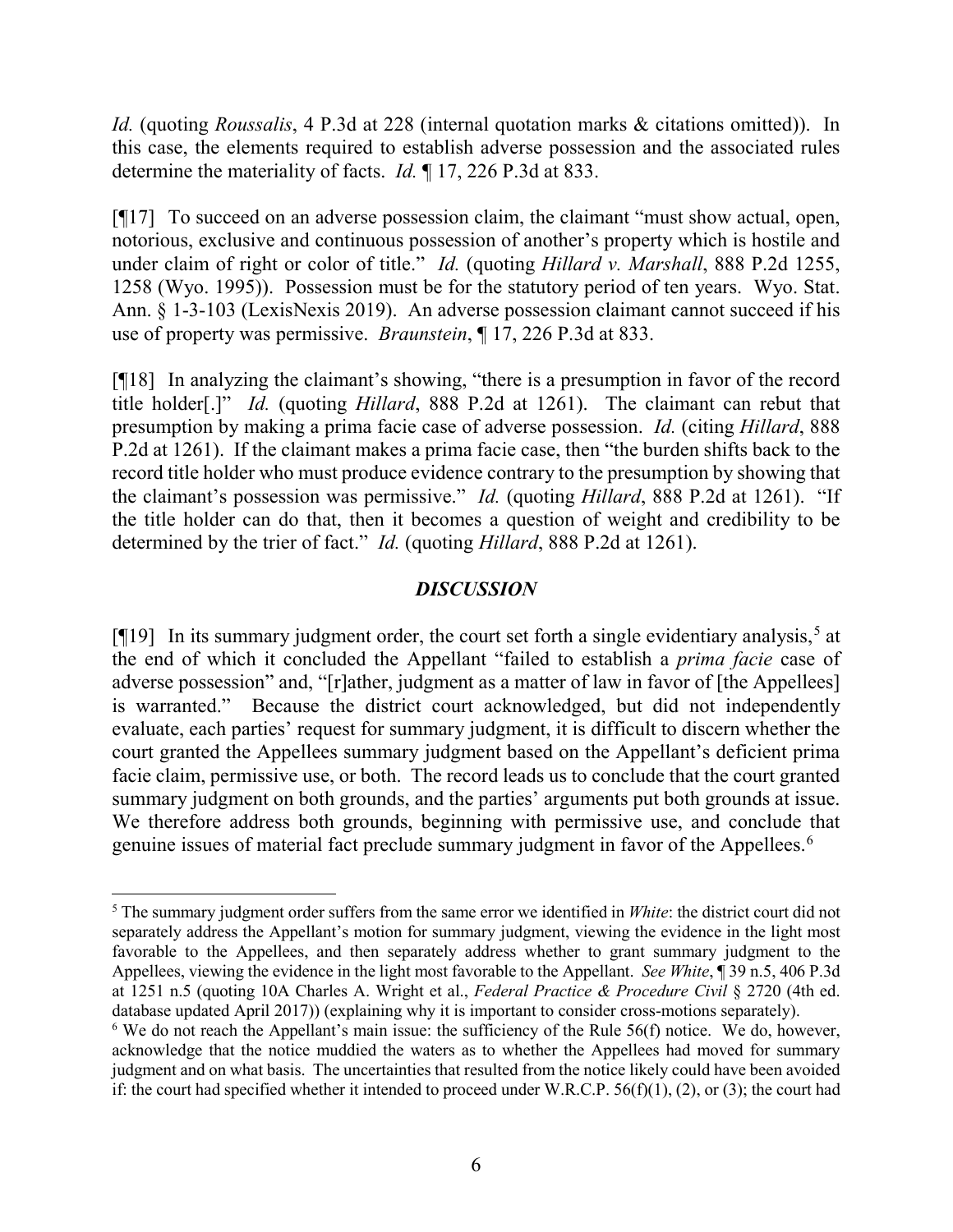### *I. Summary Judgment on the Appellees' Permissive Use Claim*

[¶20] As noted above, an adverse possession claimant cannot succeed if his use of property was permissive. *Braunstein*, ¶ 17, 226 P.3d at 833 (citation omitted). The district court granted the Appellees summary judgment based on (1) neighborly accommodation, and (2) the fence-out doctrine. We conclude the Appellees are not entitled to summary judgment under either doctrine.<sup>[7](#page-8-0)</sup>

### **A. Neighborly Accommodation**

 $\overline{\phantom{a}}$ 

[¶21] The district court determined that the owners of Warbonnet Ranch allowed the owners and lessees of Burnett Ranch to use the parcels as part of a neighborly accommodation. Viewing the evidence in the light most favorable to the Appellant, and applying our recent precedent, we conclude that genuine issues of material fact preclude summary judgment on neighborly accommodation.

[¶22] In *Galiher v. Johnson*, 2018 WY 145, 432 P.3d 502 (Wyo. 2018) (*Galiher II*), we synthesized the rules regarding neighborly accommodation and elaborated on the distinction between neighbors and strangers under the rule. We unequivocally acknowledged that "a neighborly accommodation should defeat a claim of adverse possession and 'to hold otherwise would be to adjudge that common neighborliness may only be indulged under penalty of encumbering one's property.'" *Galiher II*, ¶ 20, 432 P.3d at 512 (quoting *Gray v. Fitzhugh*, 576 P.2d 88, 90 (Wyo. 1978)). Then we explained that adverse possession disputes between neighbors are different than those involving strangers because of "the special relationship that often exists between neighbors." *Id.* ¶ 21, 432 P.3d at 512 (citing James C. Smith, *Neighboring Property Owner*, § 6:1 (November 2018 update)). Neighbors, unlike strangers, "normally have some sort of social relationship or contact, whether friendly or otherwise. Generally, neighbors treat one another differently because of their status as neighbors." *Id*. Accordingly, "[a] 'neighborly accommodation' simply cannot be assumed—there must be evidence of communication or joint activity which demonstrates such an accommodation." *Id.*

[¶23] Mr. d'Elia initially testified at his deposition that he gave the Burnetts permission to use the disputed property, suggesting that there might have been a neighborly accommodation to use the parcels. However, when counsel questioned him further on the issue, he confirmed that he never communicated such permission to, or even met, the

invited the Appellees to file a motion for summary judgment; or the Appellant had requested clarification from the court if it did not understand the notice.

<span id="page-8-0"></span> $<sup>7</sup>$  The Appellees argued to the district court that the Burnetts' and their successors' use of Parcel 2 was</sup> permissive pursuant to a written agreement contained in the Bureau of Land Management's files. The court acknowledged the agreement in its recitation of the facts but did not further address the agreement in its analysis or find permissive use based on the agreement. What effect, if any, the agreement has on the Appellant's adverse possession claim to Parcel 2 must be addressed at trial.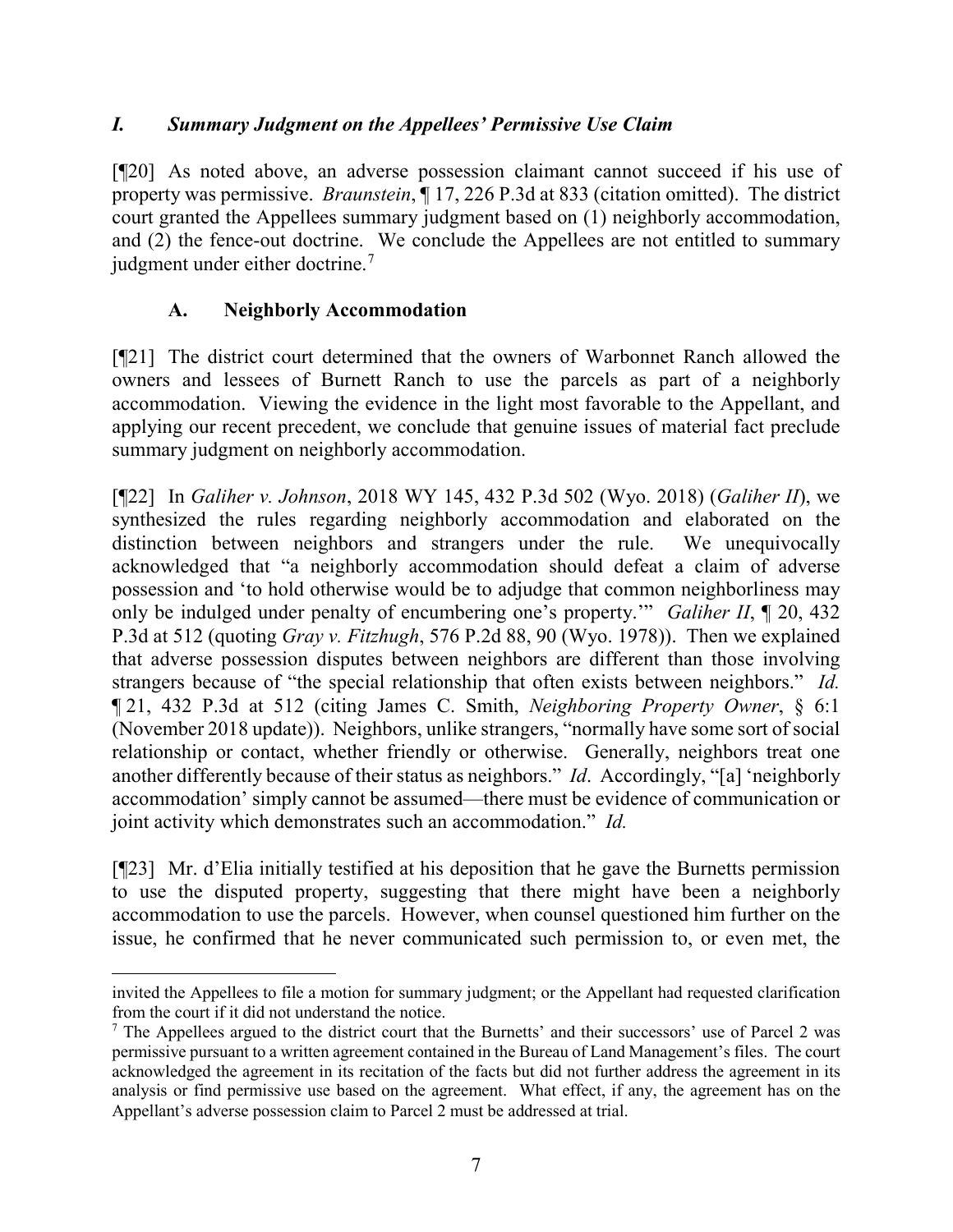Burnetts. His testimony clearly raises an issue for the trier of fact as to whether Burnett Ranch ever used the disputed parcels with permission.

[¶24] Because Mr. d'Elia spent limited time on Warbonnet Ranch and delegated management to various individuals over the years, we also consider whether any of those individuals granted the Burnetts or the Burnetts' lessees permission to use the parcels. The record contains no such evidence.

[¶25] John Phillips, who managed Warbonnet Ranch for Mr. d'Elia until about 1991, testified that he was not aware of an agreement regarding the parcels, adding "[o]ther than . . . when we managed it, we would get those cattle down on Burnetts'. And so, essentially, we ran on him. They ran on us. It was no big deal." He confirmed that he had not "sent any written permissions" to Burnett Ranch. Although Farm Credit had some written permissions at some point "when we had the issues of isolated parcels and cabins," he did not remember the details or have a copy of those. He was not otherwise "aware of any written or verbal permission that related to these Parcels 1, 2, or 3."

[¶26] Thomas Spawn, who worked for Warbonnet Ranch from 1991 or 1992 until its sale to Wagonhound in 2017, testified that he never talked with John Burnett about the parcels or explicitly told John Burnett that it was okay to run his cows on Parcels 1, 2, and 3. He never told Mr. d'Elia that the Burnetts, the Crosses, or the Burnetts' lessees were running cattle on the subject property and asked whether that was okay. Mr. Spawn asked Mr. d'Elia whether Mr. d'Elia had a problem with John Burnett using the property before the current lawsuit commenced. When pressed for further details, he explained that, in the 1990s, he told Mr. d'Elia that Burnett and his lessees were using that land and asked if that was okay, but he did not recall anything else about that conversation and stated that he did not have any discussions with Mr. d'Elia about those parcels in the last 15 years. Mr. Spawn never had any discussions with Mr. Burnett about using Parcels 1, 2, and 3 and never told Mr. Burnett he was welcome to use those parcels.

[¶27] As far as individuals associated with Burnett Ranch, John Burnett—who became president of Burnett Ranch, Inc. in 2000, and actively managed the ranch until its sale in 2016—testified that he had minor conversations with Mr. d'Elia a couple of times but that was the extent of their relationship. They did not talk about the parcels. When counsel asked John Burnett if there was "ever any discussion between Tom Spawn or anybody from Warbonnet about permission to use any of the Parcels 1, 2, or 3," he responded: "No." He testified that neither Mr. d'Elia nor anyone else granted him or anyone else associated with Burnett Ranch permission to use Parcels 1, 2, or 3. And Shane Cross, whose family leased Burnett Ranch from 2007 or 2008 until its sale, testified that he was not "aware of any oral agreements for grazing between Richard Cross or Boot Ranch and Burnett Ranch, Inc., John Burnett or Little Medicine Creek Ranch, Inc."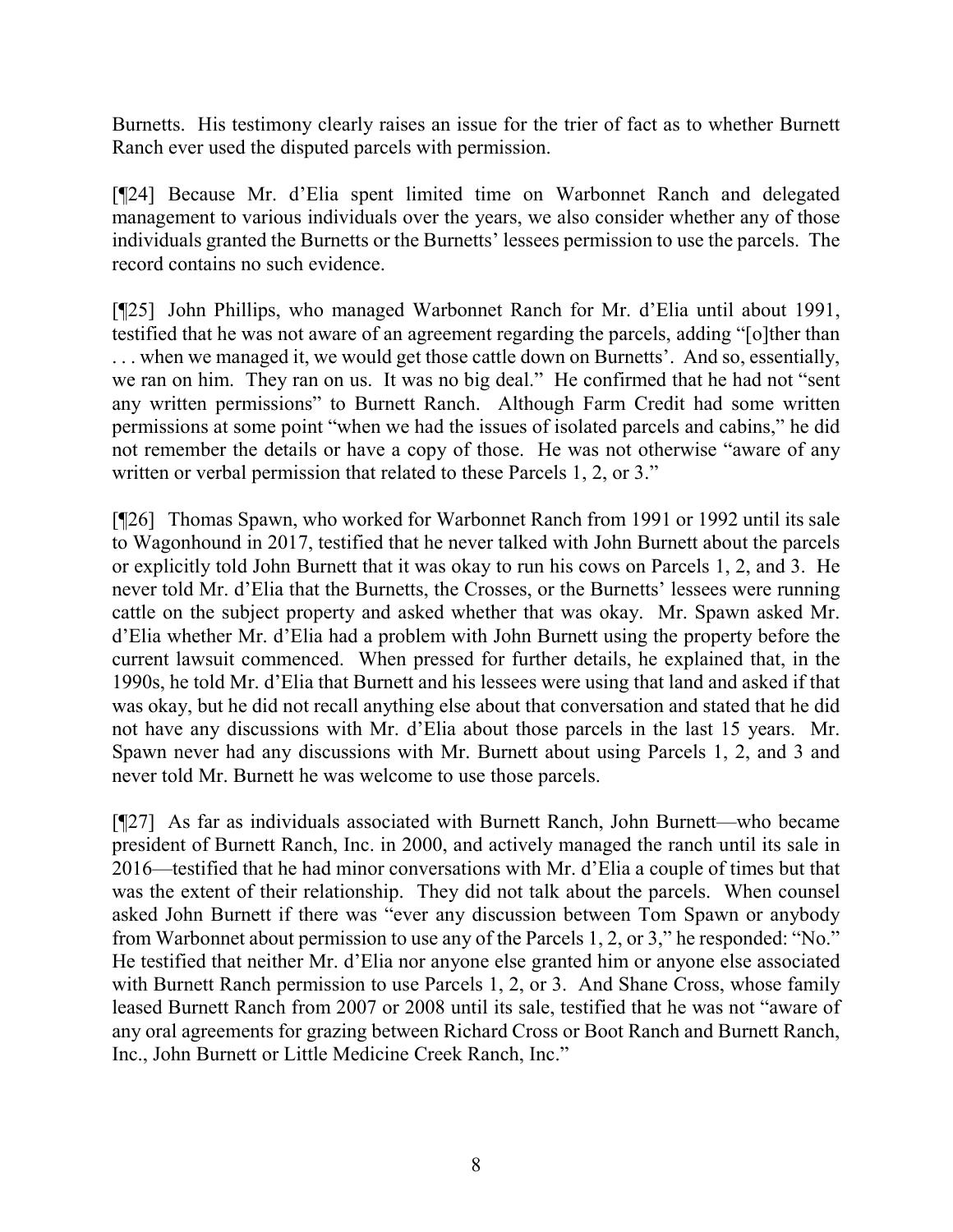[¶28] The Appellees point to evidence of "joint activity" between Burnett Ranch and Warbonnet Ranch to support the district court's neighborly accommodation finding. The evidence to which the Appellees draw our attention generally consists of testimony that individuals from Burnett Ranch and Warbonnet Ranch periodically cooperated with one another to remove their own cattle from the other party's ranch. We acknowledged in *Galiher II* that evidence of "joint activity" may establish neighborly accommodation. *Galiher II*,  $\llbracket 21, 432 \text{ P.3d}$  at 512. However, the evidence the Appellees rely on, when viewed in the light most favorable to the Appellant, reflects only that the parties were asserting ownership over their own respective cattle and ranches. *Cf. Gray*, 576 P.2d at 90 (relying on a neighborly accommodation to deny an adverse possession claim where the claimants "had constructed a pond and recreational development that traversed the neighbor's irrigation ditches" and the evidence reflected that the parties had an unwritten neighborly agreement to exchange use of certain lands on each other's property). The record fails to support a ruling on neighborly accommodation as a matter of law.

## **B. The Fence-out Doctrine**

[¶29] The district court also found permissive use based on the fence-out doctrine. It reasoned that because "[t]he parcels are not, and never were, separately fenced within the Burnett Ranch," and "Wyoming is a 'fence-out' state," "the decision by the Warbonnet owners to refrain from fencing these lands equates to permission to allow Burnett Ranch cattle to wander [] on the unfenced Warbonnet lands." We found no evidence that the Warbonnet owners made a conscious decision not to fence the disputed parcels. In fact, the record on summary judgment contained little, if any, evidence regarding who built or decided not to build fences, when, and for what reason(s).

[¶30] "Wyoming is indeed a fence-out state, meaning the onus is on a property owner to fence out livestock to prevent damage rather than on the livestock owner to fence in the livestock." *Reichert v. Daugherty*, 2018 WY 103, ¶ 27, 425 P.3d 990, 997 (Wyo. 2018) (citing *Braunstein*, ¶ 18, 226 P.3d at 834). Under the fence-out doctrine, if a property owner leaves land "unenclosed, and the cattle of others, lawfully at large, wander upon and depasture it, the owner of such cattle will not be guilty of an actionable trespass." *Braunstein*, ¶ 18, 226 P.3d at 834–35 (quoting *Martin v. Platte Valley Sheep Co.*, 12 Wyo. 432, 450–51, 76 P. 571, 574–75 (Wyo. 1904)). The doctrine does not, however, allow the owner "to wilfully and knowingly drive" his cattle on another person's unenclosed land. *Id.* ¶ 18, 226 P.3d at 834 (quoting *Martin*, 76 P. at 574).

[¶31] In *Braunstein*, we addressed how the fence-out doctrine fits into the adverse possession framework by outlining a non-exhaustive list of six material facts associated with the adverse possession elements. *Id.*  $\parallel$  18, 226 P.3d at 833–35. Of relevance to this opinion, the list included "the presence, quality, location, and purpose of fencing," as well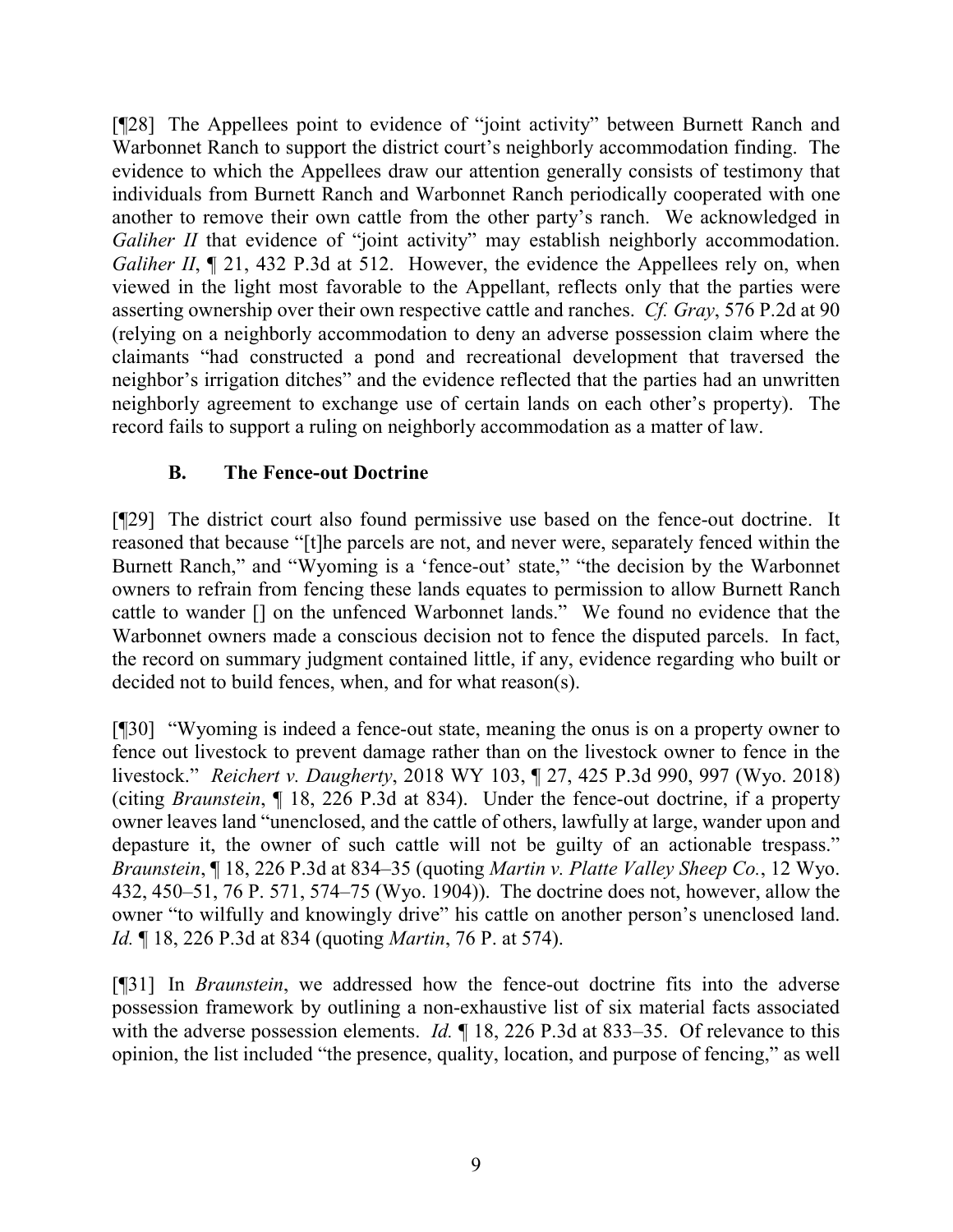as the fence-out doctrine.<sup>[8](#page-11-0)</sup> *Id.* 18, 226 P.3d at 834. "The purpose and type of fencing (for convenience, casual or designed) becomes an important factual issue when an adverse possession claimant uses the disputed property for grazing livestock." *Id.* 

[¶32] This is especially true when facts regarding the purpose and type of fencing support more than one reasonable inference concerning permissive use. When the facts support more than one reasonable inference, the fence-out doctrine cannot establish permissive use as a matter of law. *See White*, ¶¶ 37, 44, 406 P.3d at 1251–52 (because multiple reasonable inferences could be drawn from the presence of the fence, the significance of its "continued presence [had to be] sorted out by a fact-finder at trial, not by a summary judgment ruling.").

[¶33] As in *White*, the significance of any perimeter fencing around Burnett Ranch and the lack of any fencing around the disputed parcels "must be sorted out by a fact-finder at trial, not by a summary judgment ruling." *Id.* The record on summary judgment may support an inference that Warbonnet Ranch allowed Burnett Ranch cattle to roam on the parcels and graze them. However, another reasonable inference may be drawn from this record: Burnett Ranch fenced-out Warbonnet Ranch and its cattle from Parcels 1, 2, and 3 with the perimeter fence. These competing inferences prohibit application of the fence-out doctrine to support summary judgment for the Appellees. *See White*, ¶ 44, 406 P.3d at 1252 (citing *Braunstein*, ¶ 18, 226 P.3d at 834–35).

[¶34] The Appellees argue this case is analogous to *England v. Ally Ong Hing*, 105 Ariz. 65, 459 P.2d 498 (Ariz. 1969), which we included in a string cite about the fence-out doctrine in *Braunstein*, ¶ 18, 226 P.3d at 835. Notably, *England* is not on all fours with our precedent analyzing adverse possession solely on the basis of livestock grazing. *Compare England*, 105 Ariz. at 69, 459 P.2d at 502 (footnote omitted) (holding that "the mere grazing of cattle, absent any other acts of dominion over the land, will not support a claim to land based on adverse possession."), *with Braunstein*, ¶ 18, 226 P.3d at 835 (identifying relevant material facts when "the adverse possession claimant rests its claim on the grazing of livestock on the disputed property"). *England* carries little weight here because of its procedural posture.

[¶35] In *England*, the Arizona Supreme Court concluded that the owners of a large acreage ranch that was fenced around its exterior boundary, and whose cattle roamed freely and grazed on unfenced mining claims lying within the ranch's exterior fence, were not entitled to adverse possession.<sup>[9](#page-11-1)</sup> *Id.*, 105 Ariz. at  $67-69$ , 459 P.2d at 500-502. The Arizona trial

l

<span id="page-11-0"></span><sup>&</sup>lt;sup>8</sup> The list also included payment of taxes, execution of title instruments, the claimant's statements to others, and claims based on livestock grazing. *Braunstein*, ¶ 18, 226 P.3d at 833–34.

<span id="page-11-1"></span><sup>&</sup>lt;sup>9</sup> As a matter of first impression, the court considered "whether one may gain title by adverse possession by the mere grazing and ranging of cattle over unenclosed land." *England*, 105 Ariz. at 68, 459 P.2d at 501. Finding Texas authority persuasive, the court held that "the mere grazing of cattle, absent any other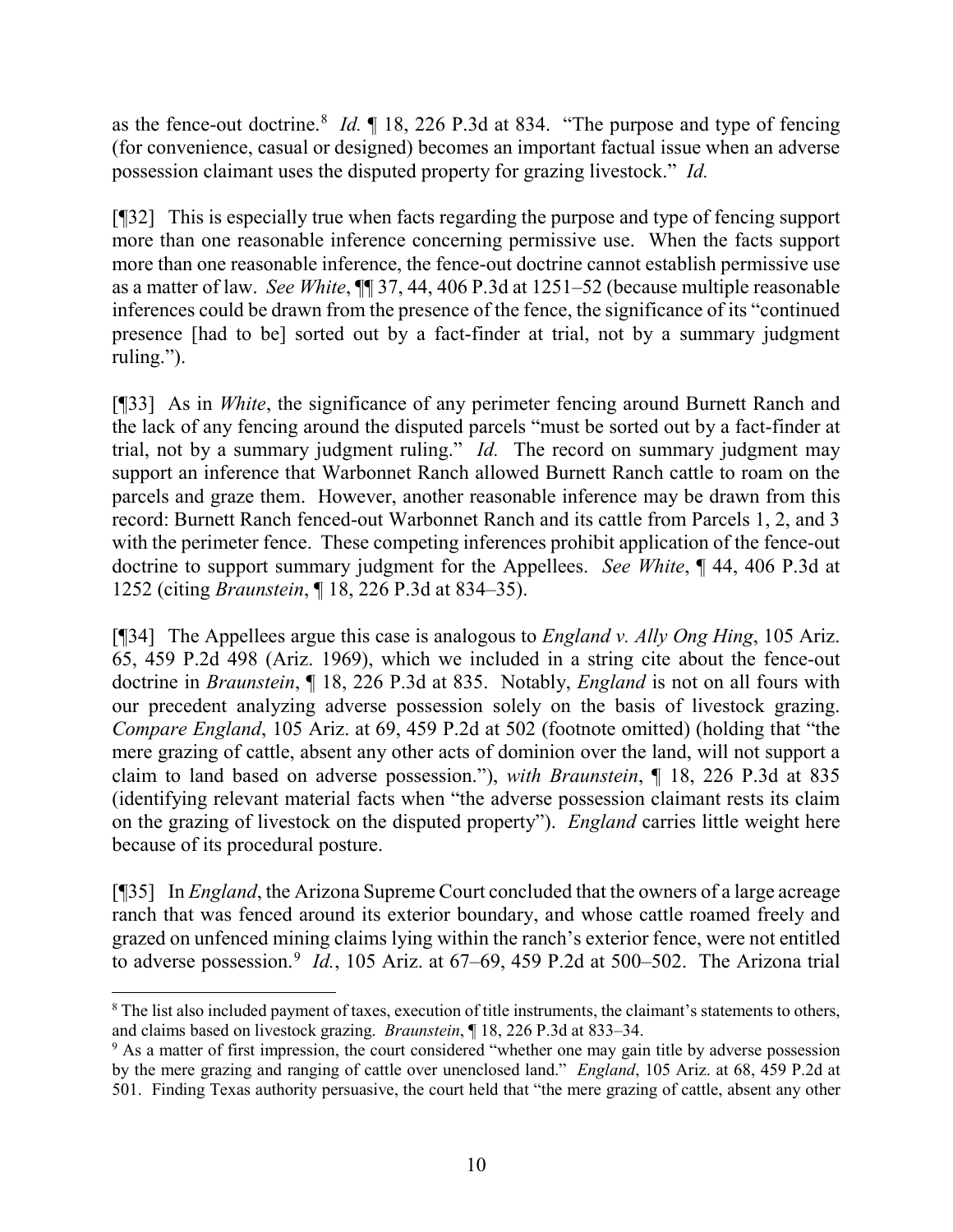court resolved the plaintiff's adverse possession claim at bench trial, not on summary judgment. *Id.*, 105 Ariz. at 68, 459 P.2d at 501 (noting "[t]he court sitting without a jury found in favor of the defendants"). As a result, the Arizona courts did not have to view the evidence in the light most favorable to the party opposing summary judgment or consider whether multiple reasonable inferences could be drawn from any of the facts, as we must do here. *See White*, ¶¶ 14, 39, 406 P.3d at 1246, 1251. And the Arizona Supreme Court did not subject the trial court's ruling to the same "exacting scrutiny" that we must apply here. *See id.* ¶ 15, 406 P.3d at 1246.

## *II. Summary Judgment on the Appellant's Prima Facie Claim*

[¶36] The Appellees requested summary judgment on the Appellant's prima facie claim and the district court granted their request, determining that, even viewing the evidence in the light most favorable to the Appellant, the Appellant could not establish the elements of adverse possession. This is a similar situation to that we addressed in *White*, where we set out in detail why the non-adverse possession claimants were not entitled to summary judgment either based on permissive use or any element of the claimant's prima facie claim. *See White*, ¶¶ 39–65, 406 P.3d at 1251–56. Here, as in *White*, we conclude that the Appellees are not entitled to summary judgment on the Appellant's prima facie claim. In reaching this conclusion, we first address how the district court assessed Shane Cross's testimony. We then briefly demonstrate how genuine issues of material fact on each adverse possession element preclude summary judgment in favor of the Appellees.

[¶37] In granting the Appellees summary judgment on the Appellant's prima facie claim, the court improperly assessed Shane Cross' testimony. The court found it undisputed that "over the course of decades, the [three] parcels were used by the owners/lessees of the Burnett Ranch for the occasional grazing of cattle, consistent with cattle grazing over the entirety of the Burnett Ranch." It found "no evidence to indicate that these disputed parcels were particularly earmarked for cattle grazing—the cattle simply roamed over and onto these unfenced lands as they wandered through the Burnett Ranch" and "[t]here is little or no water for livestock on the disputed parcels." In a corresponding footnote, the court acknowledged Shane Cross' testimony "that he 'specifically herded stock on that [disputed] parcel,"<sup>[10](#page-12-0)</sup> but it found his testimony insufficient to create a genuine issue of material fact for two reasons.

[¶38] The court first concluded he would have herded stock on the disputed parcel "only at some point in time in 2008 or afterwards when the Cross family started leasing the Burnett Ranch for grazing, which is less than the ten-year statutory time requirement."

l

acts of dominion over the land, will not support a claim to land based on adverse possession." *Id*. 105 Ariz at 69, 459 P.2d at 502 (footnote omitted). We have never substantively relied on *England* in an adverse possession case.

<span id="page-12-0"></span><sup>&</sup>lt;sup>10</sup> Based on our review of Shane Cross' deposition testimony, he was probably referring to Parcel 1 when he made this statement.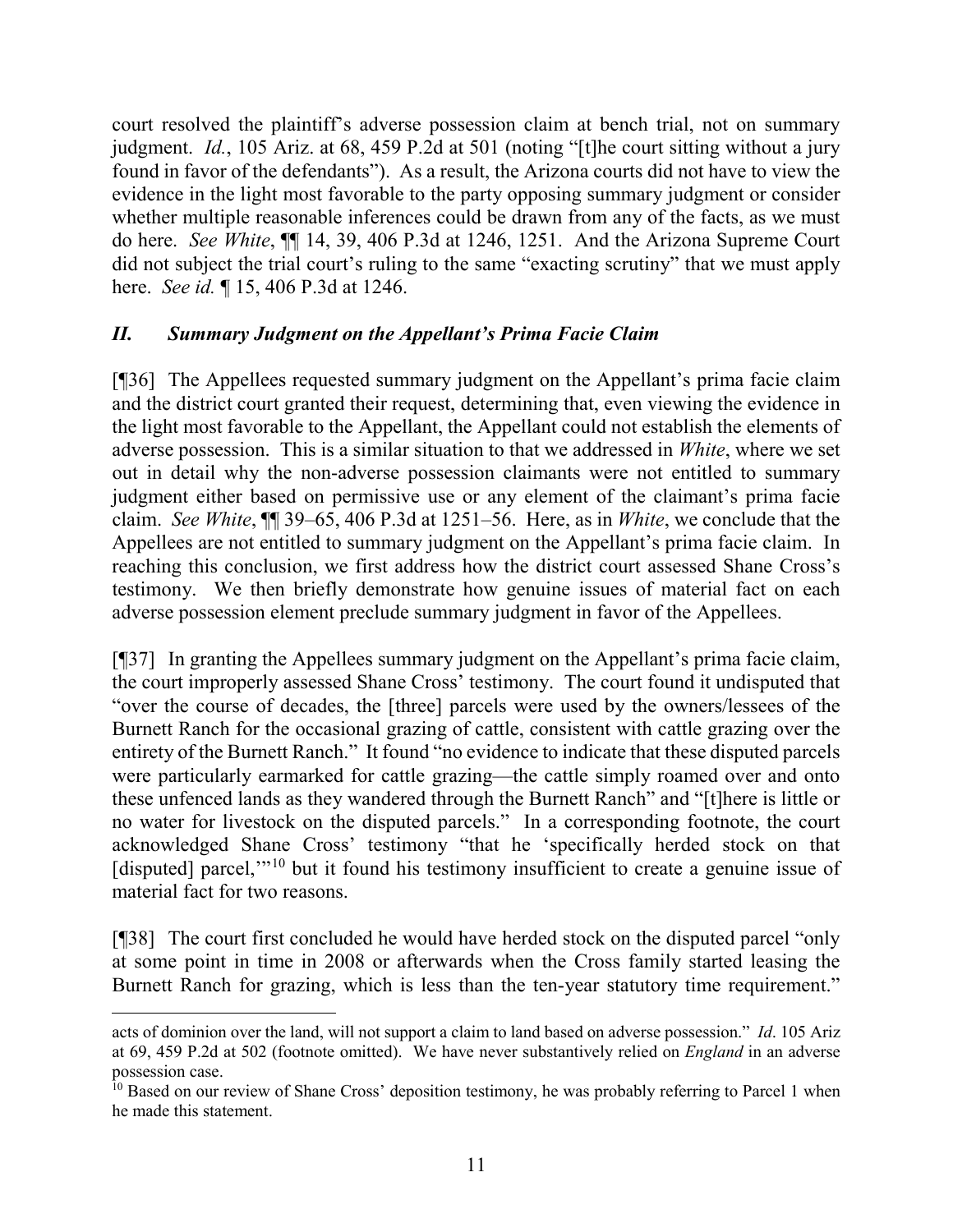This rationale for rejecting Shane Cross' testimony is flawed because the Appellant did not base its adverse possession claim on Shane Cross' testimony alone or intend to rely solely on the time period in which the Crosses leased Burnett Ranch to meet the ten-year requirement.

[¶39] "More importantly," the court determined that, "Mr. Shane Cross is a Wyoming licensed attorney who became intimately involved in this case when he began giving Mr. John Burnett advice about adverse possession[.]" It found Shane Cross' testimony "selfserving" and determined that his testimony contradicted John Burnett's and Jim Burnett's testimony "that cattle simply would roam or wander onto the parcels, as they were contiguous with the rest of the Burnett Ranch."

[¶40] The court's evaluation of Shane Cross' testimony was contrary to the well-settled rule that a court may not weigh credibility on summary judgment. *Downen v. Sinclair Oil Corp.*, 887 P.2d 515, 520 n.3 (Wyo. 1994). Credibility determinations are reserved for trial "because '[i]t is only when the witnesses are present and subject to cross-examination that their credibility and the weight to be given their testimony can be appraised.'" *White*, ¶ 51 n.6, 406 P.3d at 1256 n.6 (quoting 10B Charles A. Wright et al., *Federal Practice & Procedure Civil* § 2738 n.42 (4th ed. database updated April 2017)). Any assessment of Shane Cross' testimony thus should have been reserved for trial.<sup>[11](#page-13-0)</sup> It is for the trier of fact to draw inferences from and weigh Mr. Cross' testimony against that of the Burnetts or other witnesses.

[¶41] Not only does Shane Cross's deposition testimony present a genuine issue of material fact regarding actual, open, and notorious possession, the following evidence further precludes summary judgment on this element: evidence that "[a]ll of the Burnett Ranch border is fenced except for a section where the canyon-like terrain makes fencing impossible" and "Burnett Ranch has been responsible for maintaining" the fence; deposition testimony that when Warbonnet cattle made their way onto the ranch through areas that could not be fenced due to the terrain, Burnett Ranch either "kicked their cattle back" or called Warbonnet Ranch to retrieve them; and deposition testimony that beginning in 2000, the Burnetts leased the entire ranch, including Parcels 1, 2, and 3, to various individuals for grazing. *See White*, ¶ 42, 406 P.3d at 1252 (citations omitted) (noting that our precedent makes "clear that enclosing land in a fence may be sufficient to raise the flag of an adverse claim." (internal quotations omitted)); *Near v. Casto*, 613 P.2d 577, 578 (Wyo. 1980) (noting evidence that the Appellants "leased the property to others for ranching purposes" helped satisfy the elements of adverse possession).

<span id="page-13-0"></span> $\overline{\phantom{a}}$ <sup>11</sup> *See* Steven S. Gensler, 2 Federal Rules of Civil Procedure: Rules and Commentary Rule 56 (Feb. 2019 Update) (citations omitted) (noting that "a court may not reject a nonmoving party's proof on the basis that it is 'uncorroborated' or contradicted by the testimony of all of the other witnesses. If the nonmoving party's evidence would be sufficient if believed, the fact that multiple other witnesses contradict the nonmoving party's story does not lead to the conclusion that no rational jury could ever find for the nonmoving party.").